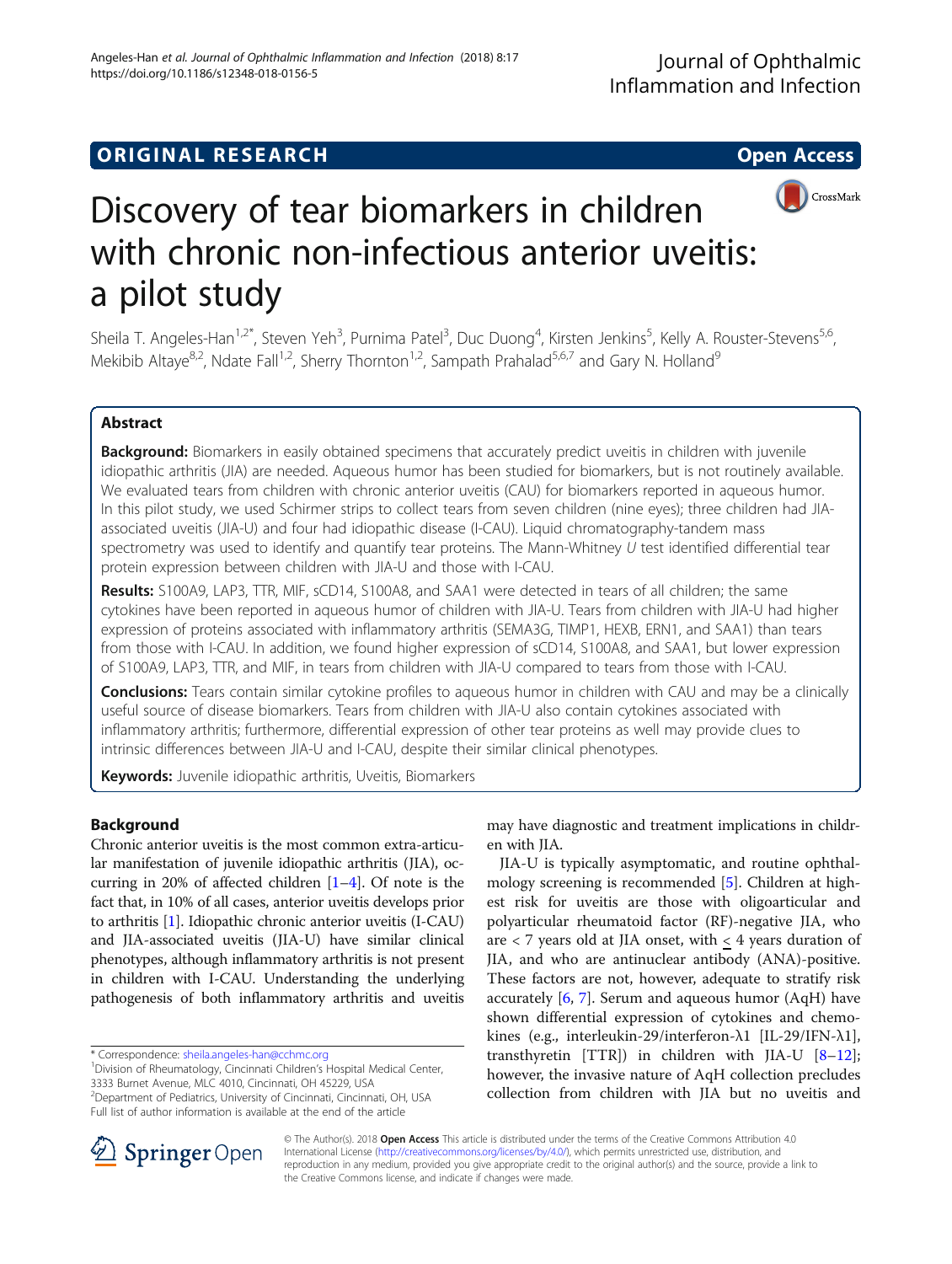from those who are not undergoing eye surgery. Serum also may not accurately reflect ocular inflammation [\[8](#page-6-0), [9\]](#page-6-0). Tears are used in biomarker studies of rheumatoid arthritis (RA), Sjögren's disease, and other systemic diseases [[13](#page-7-0)–[15](#page-7-0)]. Analysis of tears may also be a non-invasive approach to assess biomarkers of uveitis, in order to identify children with JIA who are most susceptible to uveitis, and it may be reflective of intraocular pathology. Differences in the levels of cytokines and chemokines have been reported in the tears of adults with uveitis compared to healthy subjects [[16\]](#page-7-0).

Our objectives were to use tears to (1) determine if cytokines and chemokines reported to be present in AqH of children with uveitis are observed in tears and (2) assess the comparative tear proteomic milieu in children with JIA-U and I-CAU.

## Results

#### Characteristics of children

Nine affected eyes of seven children (two oligoarticular and one polyarticular RF negative JIA-U and 4 I-CAU) were evaluated (Table 1). LC-MS/MS/SPS-MS3 was used to determine proteomic profiles from tears collected using Schirmer strips. We quantified 1804 unique proteins, following a QC step that filtered proteins based on expression levels, and 1605 proteins had a present call in half of the samples. These 1605 proteins were used in subsequent analysis.

|  | Table 1 Demographics and clinical characteristics of children |  |  |  |
|--|---------------------------------------------------------------|--|--|--|
|--|---------------------------------------------------------------|--|--|--|

| N (%) unless otherwise specified           | All<br>$N = 7$ | JIA-U<br>$N = 3$ | I-CAU<br>$N = 4$ |
|--------------------------------------------|----------------|------------------|------------------|
|                                            | 9 eyes         | 4 eyes           | 5 eyes           |
| Female                                     | 6(86)          | 3 (100)          | 3(75)            |
| Race                                       |                |                  |                  |
| Caucasian                                  | 3(43)          | 2(67)            | 1(25)            |
| African-American                           | 4 (57)         | 1(33)            | 3(75)            |
| Non-Hispanic                               | 7 (100)        | 3(100)           | 4(100)           |
| Disease characteristics                    |                |                  |                  |
| Median age at uveitis diagnosis, years, SD | 6, 9           | 6, 5.6           | 8.8, 5.3         |
| Median age at tear collection, years, SD   | 15, 1.8        |                  |                  |
| Bilateral disease                          | 6(86)          | 2(67)            | 4 (100)          |
| Ocular complications <sup>a</sup>          | 7 (100)        | 3(100)           | 4(100)           |
| ANA-positive                               | 4(57)          | 3(100)           | 1(25)            |
| Medications                                |                |                  |                  |
| Topical glucocorticoids                    | 4(57)          | 1(33)            | 3(75)            |
| Topical glaucoma medications               | 1(14)          | 0(0)             | 1(25)            |
| Methotrexate                               | 4 (57)         | 1(33)            | 3(75)            |
| Mycophenolate mofetil                      | 1(14)          | 0(0)             | 1(25)            |
| Infliximab                                 | 1(14)          | 1(33)            | 0(0)             |
| Adalimumab                                 | 2(28)          | 1(33)            | 1(25)            |

<sup>a</sup>Ocular complications: synechiae, cataracts, glaucoma, ocular hypertension, band keratopathy, cystoid and macular edema

## Cytokines/chemokines in tears

We first performed a targeted analysis for cytokines and chemokines reported in AqH (Additional file [1](#page-6-0)) [[8](#page-6-0)–[11](#page-7-0)]. We detected CD14, S100 calcium binding protein (S100) A8/A9, serum amyloid A (SAA1), latency-associated peptide (LAP3), TTR, and macrophage migration inhibitory factor (MIF) in all nine tear samples. On further comparison, CD14, S100A8, and SAA1 had higher expression in children with JIA-U compared to I-CAU, while S100A9, LAP3, TTR, and MIF had lower expression in children with JIA-U (Fig. [1](#page-2-0)).

## Tear proteins in children differentially detected between JIA-U and I-CAU

We identified 29 unique proteins with significant differences between JIA-U and I-CAU. We then performed hierarchical clustering analysis using these differentially expressed proteins (Fig. [2\)](#page-2-0). Green, black, and red reflect high, average, and low expression, respectively, in JIA-U compared to I-CAU. As shown in Fig. [2](#page-2-0), these proteins could differentiate between samples obtained from children with JIA-U and I-CAU. Fourteen proteins were expressed at a higher level in JIA-U, and 15 were expressed at a lower level in JIA-U compared to I-CAU. Proteins with biological relevance were SAA1, metalloproteinase inhibitor 1 (TIMP1), beta-hexosaminidase subunit beta (HEXB), and serine/threonine-protein kinase/endoribonuclease IRE1 (ERN1), which were increased in JIA-U. Dnaj homolog subfamily B member 1 (DNAJB1) was decreased in JIA-U compared to I-CAU. The relevance of the other proteins is unknown (Fig. [2](#page-2-0)). These observations suggest that tear biomarker profiles could be useful in distinguishing subtypes of anterior uveitis.

## Network analyses

Gene ontology annotation using DAVID categorized pathways of molecular functions, cellular components, and biological processes. Ontology revealed 15 out of 29 altered proteins in pathways related to extracellular exosomes ( $p = 6.4 \times 10^{-6}$ ) in both groups.

#### **Discussion**

We demonstrated that tears, an easily obtained biospecimen, can detect biomarkers previously found to be present in AqH in children with uveitis. Furthermore, we found potentially novel cytokines, chemokines, and proteins in tears differentially expressed in JIA-U compared to I-CAU, suggesting intrinsic biologic differences, despite similar clinical phenotypes. While these findings require replication, they suggest that tears have a similar profile to AqH and may be useful in biomarker studies, and that there may be pathophysiologic differences between JIA-U and I-CAU.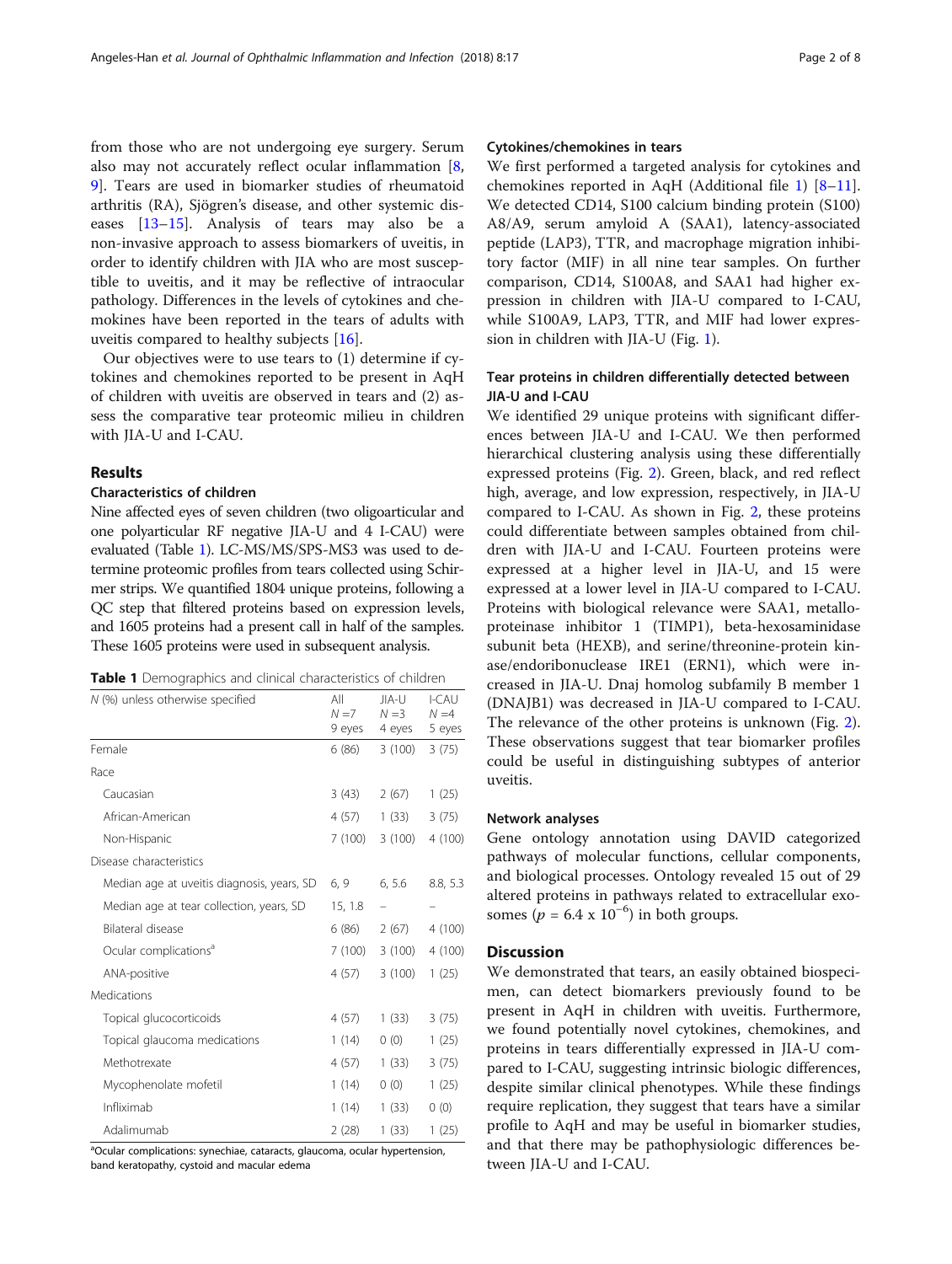<span id="page-2-0"></span>



measure of similarity, was used to generate the hierarchical clustering tree. In the tree, each row represents a separate protein and each column represents a sample. The normalized expression level of each protein (rows) in each sample (columns) is indicated by color. Green, black, and red reflect high, medium, and low expression, respectively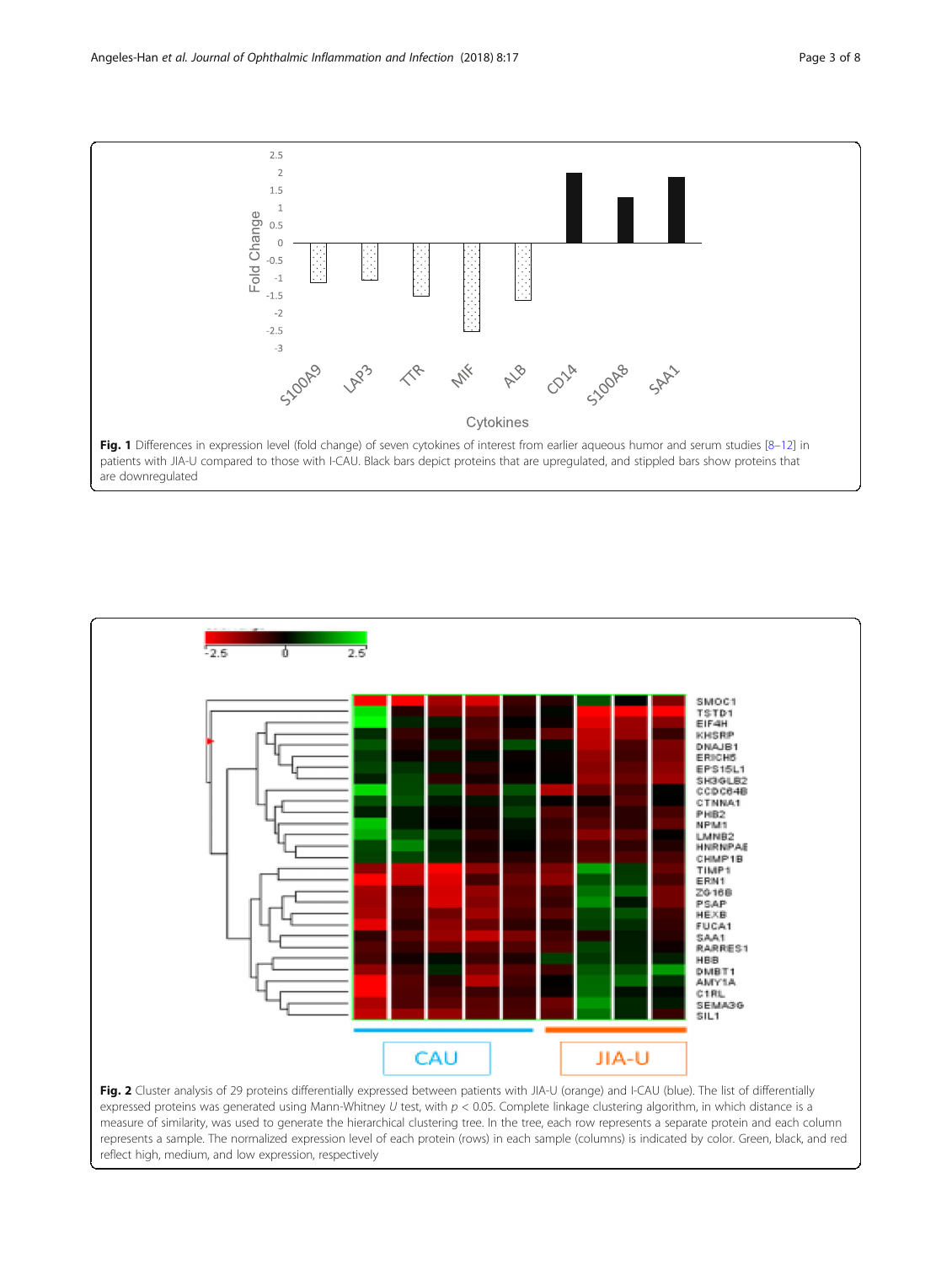AqH is secreted by the ciliary body and circulates in the anterior chamber of the eye, where inflammatory cells appear. Studies of AqH in adults and children with uveitis have shown correlations between certain cytokines (IL-6, IL-8 IL-10, IFN-γ, sVCAM, RANTES, and IP-10) and uveitis activity and between others (IL-1β, IL-2, IL-6, IL-8, IL-10, tumor necrosis factor-α, and vascular endothelial growth factor) and systemic immunosuppressive treatment  $[10, 17-19]$  $[10, 17-19]$  $[10, 17-19]$  $[10, 17-19]$  $[10, 17-19]$ . AqH therefore appears to reflect underlying uveitis activity; however, AqH collection is invasive and thus not feasible in children with JIA alone or when ocular surgery is not otherwise indicated. Tears are already utilized for biomarker discovery in systemic diseases with and without ocular involvement, such as Sjögren syndrome, RA, thyroid ophthalmopathy, malignancy, multiple sclerosis, and diabetes mellitus [\[13](#page-7-0)–[15,](#page-7-0) [20](#page-7-0)–[24\]](#page-7-0). If tears can reflect uveitis activity, similar to AqH, it may be a promising biospecimen for uveitis biomarker studies. Carreon and colleagues report differences in the cytokine and chemokine tear profiles of adult uveitis patients compared to healthy controls and differences based on uveitis anatomic classification, wherein patients with anterior and panuveitis had increased concen- trations compared to controls and intermediate and posterior uveitis [\[25](#page-7-0)].

We confirmed the presence of sCD14, S100A8/A9, SAA1, LAP3, and TTR in tears, which have been identified in AqH and serum of children with JIA-U (Table 2) [[8](#page-6-0)–[10,](#page-7-0) [12,](#page-7-0) [26](#page-7-0)]. There were differences in the level of expression based on underlying uveitis diagnosis, but the relevance of their presence needs further exploration, as these cytokines are non-specific and are present in the serum of individuals with various autoimmune diseases. Nevertheless, this preliminary work supports the premise that tears may also be used in biomarker studies in children at risk for developing de novo eye disease.

One prior study examined tears for biomarkers in 13 patients with JIA-U and 3 controls using high-resolution MS and report 236 proteins as candidate biomarkers for JIA-U [\[27](#page-7-0)]. While these specific findings were not replicated in our study, our comparison groups differed (i.e., normal controls were not used as a comparison group in our study).

We noted 29 unique proteins in the tear profiles of children with JIA-U and I-CAU. SAA1, HEXB, TIMP1, and ERN1 had increased expression in JIA-U and have been reported in patients with RA and JIA. They play a role in activation of fibroblast-like synoviocytes (FLS), immune modulation, angiogenesis, apoptosis, and invasive cell migration, where they are important in inflammatory response and tissue injury or as markers of disease activity [\[28](#page-7-0)–[34\]](#page-7-0). SAA1 is a major acute phase protein expressed in response to inflammation and tissue injury in patients with RA [\[28](#page-7-0)–[30\]](#page-7-0). HEXB with co- factor GM2 activator protein catalyze the degradation of the ganglioside GM2 and other molecules containing terminal *N*-acetyl hexosamines in patients with RA  $[31]$  $[31]$ . TIMPs were increased in the plasma of untreated children with JIA, have been associated with levels of matrix metalloproteinase (MMP)-1, MMP-3, and TIMP1 in paired serum and synovial fluid also in those with JIA, and were found in AqH of patients with glaucoma [[32](#page-7-0), [33,](#page-7-0) [35](#page-7-0)]. DNAJB1 had low expression in children with JIA-U compared to those with I-CAU and has been as-sociated with JIA [\[36](#page-7-0)]. In our study, proteins associated with arthritis were increased in the tear profile of

Table 2 Cytokines detected in tears of JIA-U and I-CAU in this study and from aqueous humor in previous studies

| Authors, year                        | Disease $(a)$                                                     |     | Samples Cytokines/<br>chemokines | <b>Direction</b>                                          | Present findings JIA-U vs. I-<br>CAU |
|--------------------------------------|-------------------------------------------------------------------|-----|----------------------------------|-----------------------------------------------------------|--------------------------------------|
| Haasnoot, 2016<br>$\lbrack 9\rbrack$ | JIA-U [21]<br>CAU [15]<br><b>IU</b> [28]<br>Controls [8]          | AqH | IL-29/ IFN-λ1                    | Decreased in JIA-U vs CAU, IU and controls                | Not detected                         |
|                                      |                                                                   |     | LAP                              | Increased in JIA-U vs IU and controls                     | Decreased                            |
|                                      |                                                                   |     | S100A8                           | Decreased JIA-U vs. IU                                    | Increased                            |
|                                      |                                                                   |     | SCD14                            | Increased JIA-U vs. controls                              | Increased                            |
| Walscheid, 2015<br>$[12]$            | JIA-U [17]<br>IAU [12]<br>Controls [16]                           | AqH | S100A8                           | Increased JIA-U and JAU vs. controls                      | Increased                            |
|                                      |                                                                   |     | S100A9                           | Increased JIA-U and IAU vs. controls                      | Decreased                            |
| Ayuso, 2013 [8]                      | JIA-U [14]<br>CAU [8]<br>Other Uveitis<br>$[30]$<br>Controls [20] | AqH | <b>TTR</b>                       | Increased JIA-U and CAU vs. other uveitis and<br>controls | Increased                            |

JIA-U JIA-associated uveitis, CAU chronic anterior uveitis, IU idiopathic uveitis which included non-anterior uveitis, IAU idiopathic anterior uveitis, IL-29/IFN-11 interleukin-29/interferon- $\lambda$ 1, LAP latency associated peptide, S100 S100 calcium binding protein, sCD14 soluble cluster of differentiation 14, TTR transthyretin aDisease categories are listed are as they were presented in each study and do not necessarily conform to our disease descriptions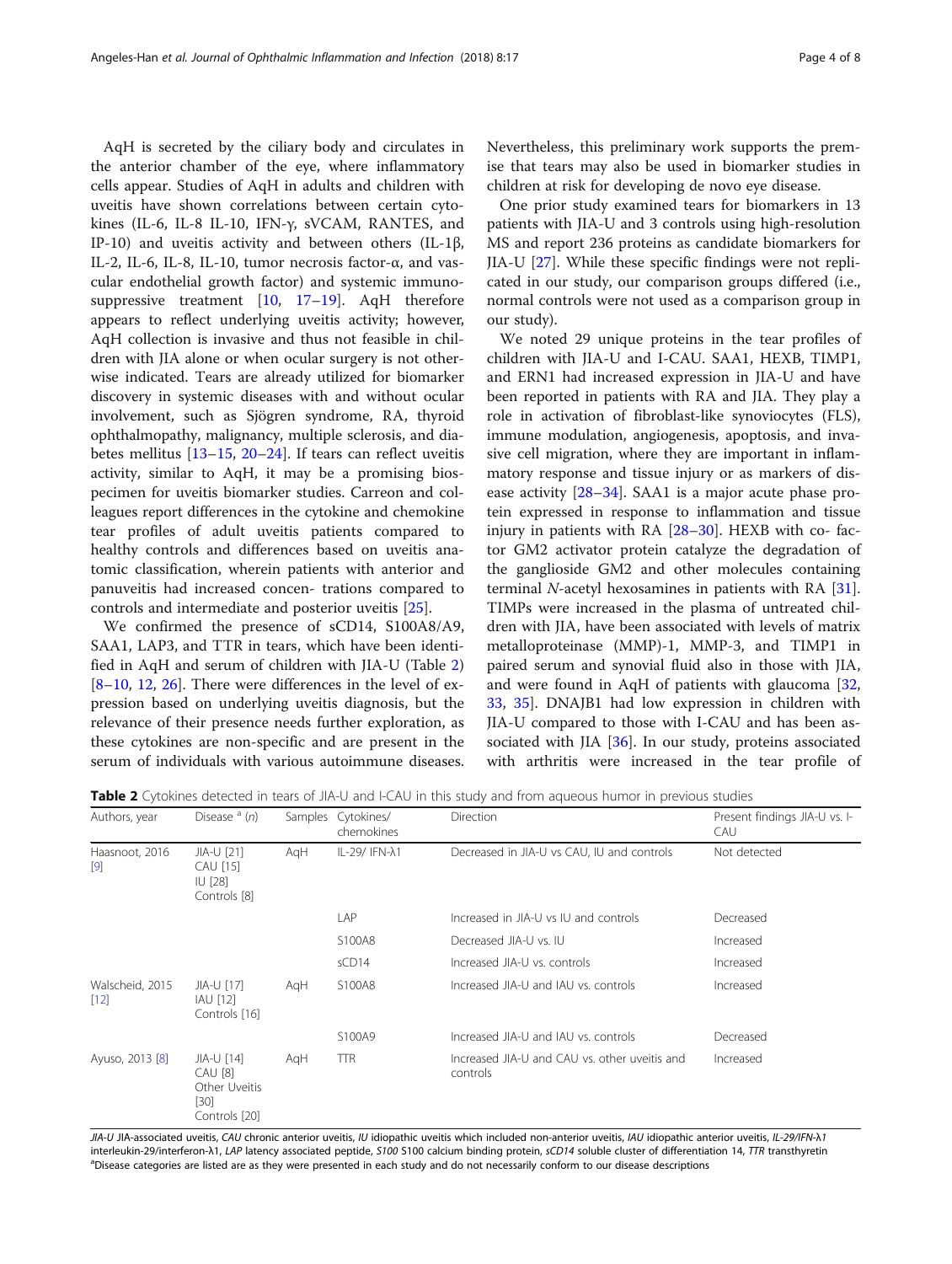children with JIA-U. There were other proteins of uncertain biological relevance that differed between the groups. Further study is needed in larger cohorts to determine their importance in uveitis. Our findings also show value in children with JIA, as we were able to detect arthritis-related markers.

Pathway analyses revealed that detected proteins were involved in extracellular exosomes. This pathway is related to proteins released from vesicles into the extracellular region by fusion of the limiting endosomal membrane of a multivesicular body with the plasma membrane. Because tears are typically acellular, these findings suggest that proteins may be secreted from cells possibly having differential gene expression related to underlying uveitis activity. Further study into the role of extracellular exosomes in the pathogenesis of uveitis and the cells secreting these proteins in children with uveitis should be investigated.

#### Strengths and limitations

This uncontrolled pilot study included only a small number of children as a proof-of-principle that tears can identify proteins found in AqH. A limitation is that the sample size was too small to adjust for the potential confounders of treatment effect and level of disease activity, so these results should be considered hypothesis-generating (Table 3). Differences in protein, cytokine, and chemokine levels have been reported in studies that examined AqH of children with uveitis and tears of adults with uveitis compared to controls without uveitis. However, it is important to examine the tear profile of children with JIA without uveitis and pediatric healthy controls without ocular disease since the controls in AqH studies had congenital cataracts and glaucoma. Serial tear collection with longitudinal follow-up is ongoing in children with JIA, other forms of uveitis, and pediatric controls to replicate and extend these findings to a larger group of study participants. These future studies will allow further comparisons by disease group, uveitis activity, and treatment response. A small number of children were included in our study, and it is not a reflection of the number of children diagnosed with uveitis in our practice. This was a pilot study to determine if we could detect proteins in tears that were previously detected in AqH and to refine our processes and methods. Not all children contributed tears from both eyes, as only the eyes with uveitis were included. We were not able to include all samples in our analysis due to issues with protein recovery which may be related to sample collection. Also, analyses did not adjust for correlation between the eyes of patients with bilateral disease. A strength of this study is that it is a pediatric study using state-of-the art techniques and demonstrates the feasibility of tear sample collection in this population.

## Conclusions

Number

We demonstrated the utility of tears for biomarker studies in children with JIA and uveitis. The preliminary

Systemic meds at time of

Topical meds at time of

Table 3 Characteristics of children with chronic anterior uveitis

Patient Diagnosis, laterality Age at

|                |                                     |                                                                                   | diagnosis,<br>years | Active                             | of eyes<br>included | collection                                                               | collection                                                               |
|----------------|-------------------------------------|-----------------------------------------------------------------------------------|---------------------|------------------------------------|---------------------|--------------------------------------------------------------------------|--------------------------------------------------------------------------|
|                | 19-year-old<br>NH AA<br>female      | Oligoarticular JIA-associated<br>uveitis, unilateral                              | 12                  | No AC cells<br>rare OD;<br>None OS |                     | Prednisolone acetate every<br>hour OD                                    | Methotrexate oral                                                        |
| $\overline{2}$ | 15-year-old<br>NH white<br>female   | Oligoarticular JIA-associated<br>uveitis, bilateral                               |                     | No AC cells<br>0 OU                | $\overline{2}$      | None                                                                     | Adalimumab injections                                                    |
| 3              | 17-year-old<br><b>NHW</b><br>female | Polyarticular rheumatoid<br>factor negative JIA-<br>associated uveitis, bilateral | 5                   | No AC cells<br>0 OU                |                     | None                                                                     | Infliximab infusions                                                     |
| 4              | 15-year-old<br><b>NHW</b><br>female | Idiopathic CAU, bilateral                                                         | 3                   | No AC cells<br>O OU                |                     | None                                                                     | Mycophenolate oral                                                       |
| 5              | 17-year-old<br>NH AA<br>female      | Idiopathic CAU, bilateral                                                         | 15                  | Yes AC cells 2<br>$1+$ OU          |                     | Difluprednate 1 drop daily<br>OU                                         | Methotrexate injections                                                  |
| 6              | 14-year-old<br>NH AA<br>female      | Idiopathic CAU, bilateral                                                         | 11                  | Yes AC cells<br>$1+$ OU            |                     | Difluprednate 1 drop daily<br>OU                                         | Methotrexate injections                                                  |
| 7              | 12-year-old<br>NH AA<br>male        | Idiopathic CAU, bilateral                                                         | 6                   | No AC cells<br>0 OU                |                     | Prednisolone acetate 1 drop<br>2 times per day OS and<br>Timolol maleate | Prednisolone acetate 1<br>drop 2 times per day OS<br>and Timolol maleate |

Uveitis

JIA-U JIA-associated uveitis, CAU chronic anterior uveitis, NH non-Hispanic, AA African-American, W White, AC anterior chamber, OD right eye, OS left eye, OU bilateral eyes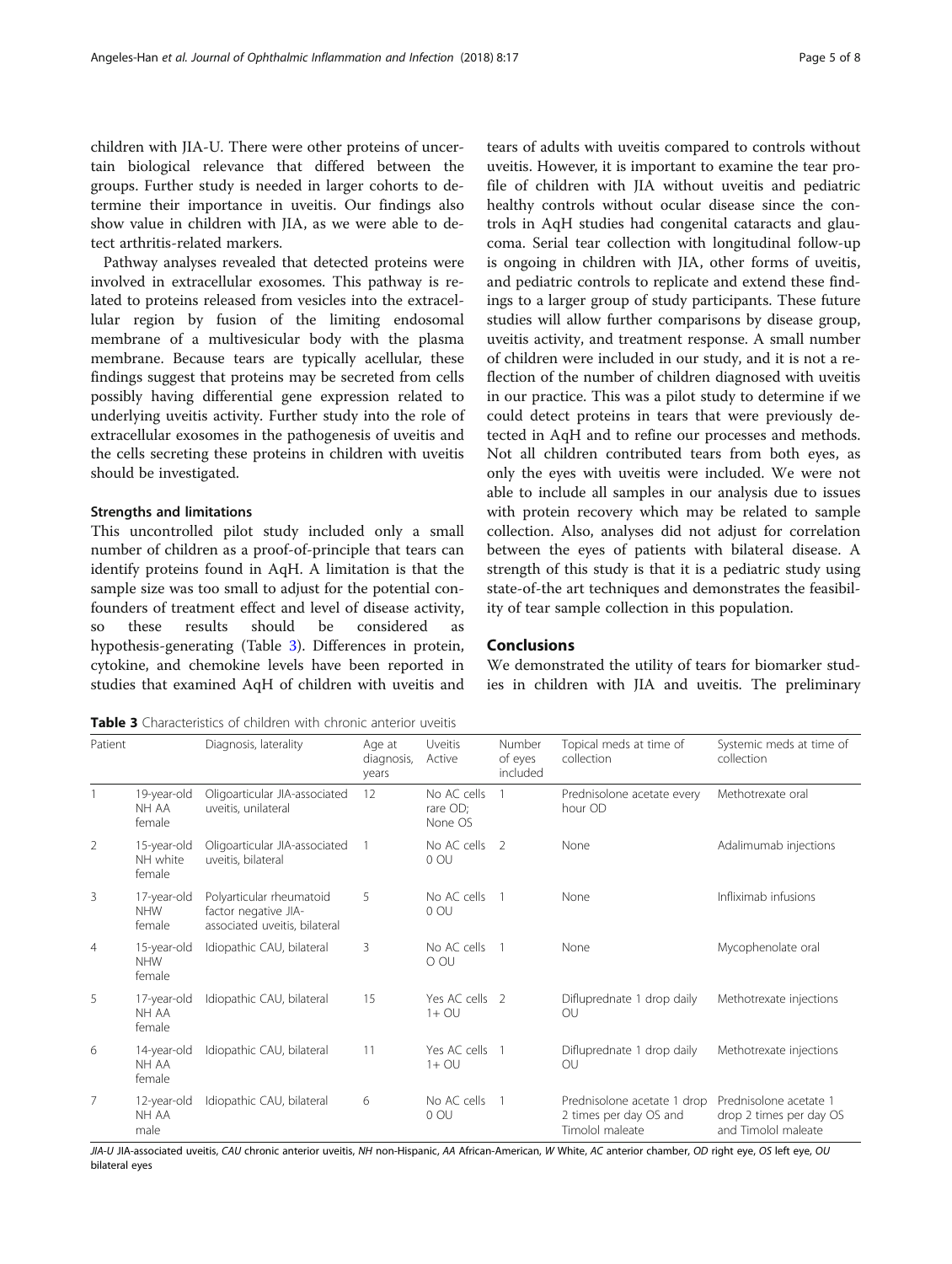evidence of proteomic differences between JIA-U and I-CAU related to inflammatory arthritis generate hypotheses that warrant further investigation. Tear collection is well tolerated in children and has likely application in JIA studies. The use of tears in biomarker studies may improve our understanding of the underlying mechanisms involved in ocular inflammation which could lead to discovery of biomarkers for the early detection of uveitis and better prediction models for susceptibility in children with JIA, monitoring of disease, and treatment response.

## Methods

We performed a cross-sectional study approved by the Emory University Institutional Review Board, which con- formed to the US Health Insurance Portability and Privacy Act requirements. Informed consent/assent was obtained from parents and children accordingly. We followed the tenets of the Declaration of Helsinki.

## Subjects

Children with JIA-U and I-CAU were screened and enrolled at the Emory Eye Center during their routine ophthalmology clinic visits from October 2015 to March 2017. Inclusion criteria were (1) a diagnosis of chronic anterior uveitis diagnosed by a uveitis fellowship-trained ophthalmologist, with or without JIA by the International League of Associations for Rheumatology classification in children with arthritis [[37\]](#page-7-0) and (2) 5 years of age or older.

## Data collection

Data collected by medical record review included date of birth, sex, self-reported race/ethnicity, JIA category, uveitis characteristics (onset date, diagnosis date, laterality, ocular complications), anterior chamber (AC) cell score per standardization of uveitis nomenclature (SUN) criteria [[38\]](#page-7-0), and ANA status. Use of topical and systemic medications was reviewed at time of tear collection. Data from the ophthalmic exam were recorded at time closest to tear collection.

## Tear collection

Ophthalmologists or trained study staff collected tear samples from children using Schirmer strips which are routinely used for dry eye evaluation. We included eyes with a history of uveitis only. After local anesthesia (topical 0.5% proparacaine hydrochloride, Bausch & Lomb, Roches- ter, NY, USA) was administered, residual anesthetic fluid was removed from the conjunctival cul-de-sac while avoiding corneal contact. A Schirmer strip was placed into the temporal inferior fornix of each eye (approximately 6 mm from the lateral canthus), avoiding the corneal surface. Reflex tearing was avoided

as much as possible. The eye was closed for 5 min. Alternatively, the strip was removed when fully saturated (maximum 5 min). The Schirmer strip was placed in an Eppendorf micro centrifuge tube on ice and stored at − 80 °C until processing.

#### Schirmer strip protein extraction

Each strip was soaked and vortexed in 500 uL of urea lysis buffer (8 M urea, 100 mM NaH2PO4, pH 8.5), including 5 uL (100× stock) HALT protease and phosphatase inhibitor cocktail (Pierce). Protein supernatants were transferred to 1.5-mL Eppendorf tubes, and proteins were extracted as previously published [[39](#page-7-0)]. An aliquot equivalent to 10 μg of total protein was removed from each sample and combined to obtain two global internal standards (GIS) used later for tandem mass tag (TMT) labeling (total was split into two aliquots of 40 μg of total protein). For each sample, 40 μg of total protein was processed.

## TMT labeling

The samples were randomized over four TMT 10-plex batches. In each batch, the GIS samples took up channels 1 and 10 (TMT-126 and TMT-131, respectively). Labeling was performed according to the manufacturer's protocol, and cleanup was performed according to a previously published method [[39\]](#page-7-0).

## ERLIC fractionation

The protocol for electrostatic repulsion interaction chromatography (ERLIC) fractionation was adapted from a published method [[40](#page-7-0)].

## LC-MS/MS analysis with MS3 quantitation

Liquid chromatography-tandem mass spectrometry with MS3 selective precursor selection (LC-MS/MS/ SPS-MS3) was used to identify proteins in patients with JIA-U ( $n = 3$ ) and I-CAU ( $n = 4$ ). LC-MS/MS/SPS-MS3 was adapted from a published procedure [[39,](#page-7-0) [41\]](#page-7-0).

## Database search and TMT quantitation

MS/MS spectra were searched against a Uniprot curated human database (downloaded on 4/15/2015 with 90,300 sequences) with Proteome Discoverer 2.1 (ThermoFisher Scientific, San Jose, CA, USA). Search parameters and protein quantitation using MS3 reporter ions were previously reported [[39\]](#page-7-0). Ratio of sample over the GIS of normalized channel abundances were used for comparison across all samples.

#### Statistical analysis

Descriptive statistics were performed using frequencies, percentages, medians, and IQR, as appropriate.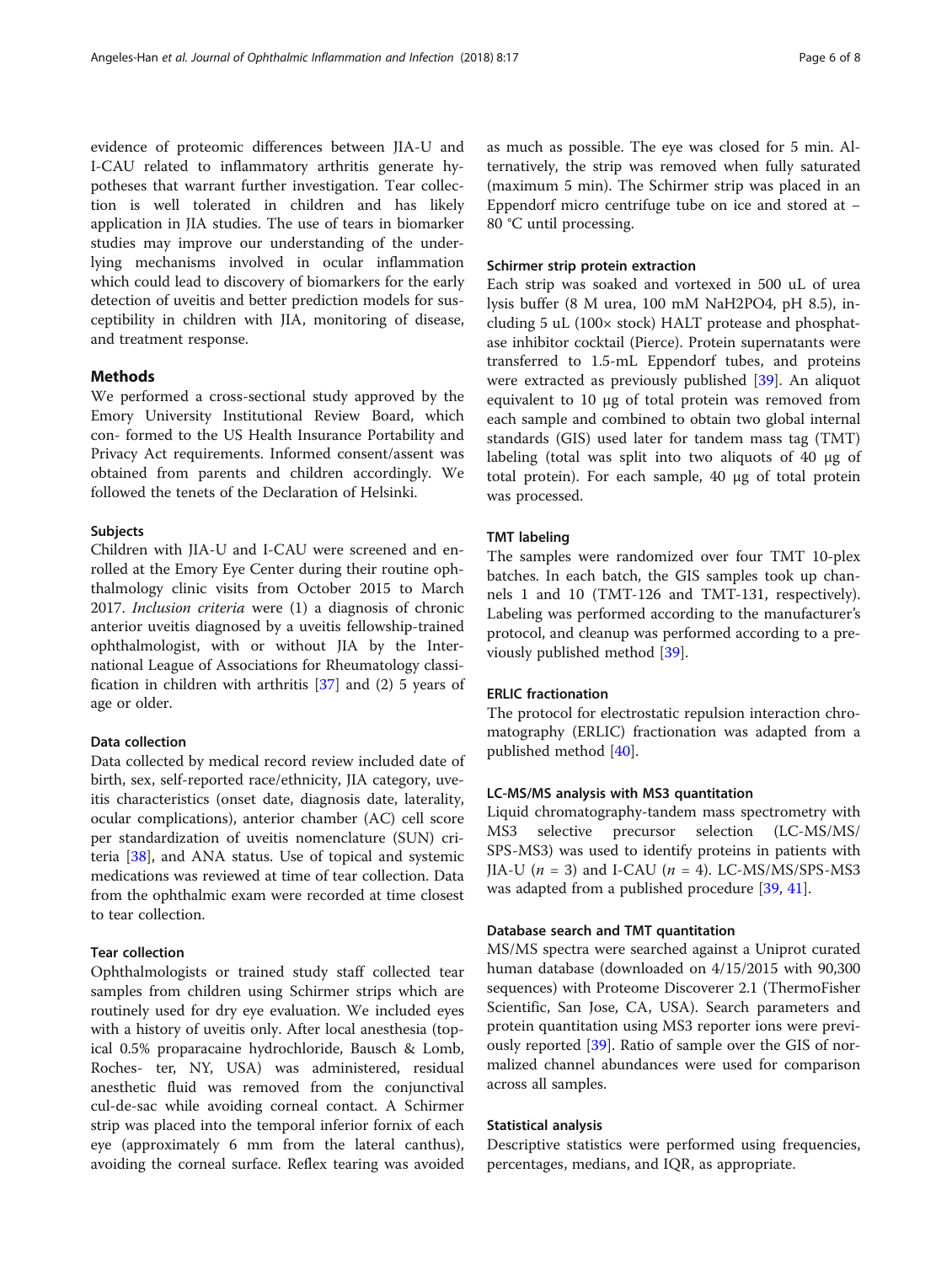<span id="page-6-0"></span>Protein expression values were analyzed using algorithms available in GeneSpring GX 13.0 (Agilent Technologies Inc., Santa Clara, CA, USA). Differential expression values were identified using Mann-Whitney U tests and presented as a heatmap. Hierarchical clustering using complete linkage was used to group proteins and samples by expression patterns.

Network analysis explored associations among proteins involved in different biological processes to find the most significant shared pathways using DAVID 6.7 (the Database for Annotation, Visualization and Integration Discovery) [\[42](#page-7-0), [43](#page-7-0)]. The input data for the network analyses consisted of the significantly expressed proteins represented on the heatmap analysis.

Statistical significance was defined as two-sided  $p <$ 0.05. Each tear sample was treated independently. All analyses were conducted using SAS v. 9.4 for Windows (Cary, NC, USA).

## Additional file

[Additional file 1:](https://doi.org/10.1186/s12348-018-0156-5) Cytokines and chemokines reported in pediatric uveitis biomarker studies using aqueous humor. (DOCX 13 kb)

#### Abbreviations

AC: Anterior chamber; ANA: Antinuclear antibody; AqH: Aqueous humor; CAU: Chronic anterior uveitis; DAVID: The Database for Annotation, Visualization and Integration Discovery; DNAJB1: Dnaj homolog subfamily B member 1; ERLIC: Electrostatic repulsion interaction chromatography; ERN1: Serine/threonine-protein kinase/endoribonuclease IRE1; FLS: Fibroblastlike synoviocytes; GIS: Global internal standards; HEXB: Beta-hexosaminidase subunit beta; I-CAU: Idiopathic chronic anterior uveitis; IL-29/IFNλ1: Interleukin-29/interferon-λ1; JIA-U: JIA-associated euveitis; JIA: Juvenile idiopathic arthritis; LAP3: Latency-associated peptide; LC-MS/MS: Liquid chromatography-tandem mass spectrometry; LC-MS/MS/SPS-MS3: Liquid chromatography-tandem mass spectrometry with synchronous precursorbased selection; MIF: Macrophage migration inhibitory factor; MMP: Matrix metalloproteinase; RA: Rheumatoid arthritis; RF: Rheumatoid factor; S100: S100 calcium-binding protein; SAA1: Serum amyloid A; SUN: Standardization of uveitis nomenclature; TIMP1: Metalloproteinase inhibitor 1; TMT: Tandem mass tag; TTR: Transthyretin

#### Acknowledgements

The authors thank Theresa Hennard and Najima Mwase for their administrative assistance.

#### Funding

Dr. Angeles-Han was supported by Award Number K23EY021760 from the National Eye Institute, the Rheumatology Research Foundation, and the Cincinnati Children's Hospital Medical Center Research Innovation and Pilot fund. These grants supported the design of the study and collection, analysis, interpretation of the data, and in writing the manuscript. Dr. Prahalad is supported, in part, by a grant from the Marcus Foundation Inc., Atlanta. Dr. Holland is supported by the Maggi Kelly Vision Fund (UCLA Stein Eye Institute) and the Fund for Children with Uveitis (UCLA Stein Eye Institute).

#### Availability of data and materials

As in manuscript.

#### Authors' contributions

All authors were involved in drafting the article or revising it critically for important intellectual content, and all authors approved the final version to be submitted for publication. STA-H is accountable for all aspects of the work in ensuring that questions related to the accuracy or integrity of any part of the work are appropriately investigated and resolved. STA-H, SP, and GNH contributed to the study conception and design. STA-H, KJ, PP, KAR-S, and SY did the acquisition of the data. STA-H, MA, DD, NF, GNH, and ST took part in the analysis and interpretation of the data.

#### Ethics approval and consent to participate

This study was approved by the Emory University Institutional Review Board, which conformed to the US Health Insurance Portability and Privacy Act requirements. Informed consent/assent was obtained from the parents and children accordingly. We followed the tenets of the Declaration of Helsinki.

### Consent for publication

Not applicable.

#### Competing interests

Dr. Steven Yeh is a consultant for Santen and Clearside Biomedical not related to this study. Dr. Prahalad has served on an advisory committee for Novartis Pharmaceuticals not related to this study. The other authors declare that they have no competing interests.

#### Publisher's Note

Springer Nature remains neutral with regard to jurisdictional claims in published maps and institutional affiliations.

#### Author details

<sup>1</sup> Division of Rheumatology, Cincinnati Children's Hospital Medical Center 3333 Burnet Avenue, MLC 4010, Cincinnati, OH 45229, USA. <sup>2</sup> Department of Pediatrics, University of Cincinnati, Cincinnati, OH, USA. <sup>3</sup>Department of Ophthalmology, Emory Eye Center, Emory University School of Medicine, 1365 Clifton Rd B, Atlanta, GA 30322, USA. <sup>4</sup> Emory Integrated Proteomics Core, Emory University, 1510 Clifton Rd, Atlanta, GA 30322, USA. <sup>5</sup>Childrens Healthcare of Atlanta, Emory Children's Center, 2015 Uppergate Drive, Atlanta, GA 30322, USA. <sup>6</sup>Department of Pediatrics, Emory University School of Medicine, Atlanta, GA, USA. <sup>7</sup> Department of Human Genetics, Emory University School of Medicine, Atlanta, GA, USA. <sup>8</sup>Division of Biostatistics and Epidemiology, Cincinnati Children's Hospital Medical Center, University of Cincinnati, 3333 Burnet Avenue, MLC 5041, Cincinnati, OH 45229, USA. <sup>9</sup>UCLA Stein Eye Institute and David Geffen School of Medicine at University of California, 100 Stein Plaza, Los Angeles, CA 90095-7000, USA.

#### Received: 21 April 2018 Accepted: 6 September 2018 Published online: 16 October 2018

#### References

- Ravelli A, Martini A (2007) Juvenile idiopathic arthritis. Lancet 369:767–778 2. Holland GN, Denove CS, Yu F (2009) Chronic anterior uveitis in children:
- clinical characteristics and complications. Am J Ophthalmol 147(667–678):e5 3. Angeles-Han ST, Pelajo CF, Vogler LB, Rouster-Stevens K, Kennedy C, Ponder
- L et al (2013) Risk markers of juvenile idiopathic arthritis-associated uveitis in the Childhood Arthritis and Rheumatology Research Alliance (CARRA) registry. J Rheumatol 40:2088–2096
- 4. Angeles-Han ST, McCracken C, Yeh S, Jenkins K, Stryker D, Rouster-Stevens K et al (2015) Characteristics of a cohort of children with juvenile idiopathic arthritis and JIA-associated uveitis. Pediatr Rheumatol Online J 13:1–10
- 5. Cassidy J, Kivlin J, Lindsley C, Nocton J (2006) Section on rheumatology, section on ophthalmology. Ophthalmologic examinations in children with juvenile rheumatoid arthritis. Pediatrics 117:1843–1845
- Reininga JK, Los LI, Wulffraat NM, Armbrust W (2008) The evaluation of uveitis in juvenile idiopathic arthritis (JIA) patients: are current ophthalmologic screening guidelines adequate? Clin Exp Rheumatol 26:367–372
- 7. Heiligenhaus A, Niewerth M, Ganser G, Heinz C, Minden K (2007) Prevalence and complications of uveitis in juvenile idiopathic arthritis in a populationbased nation-wide study in Germany: suggested modification of the current screening guidelines. Rheumatol 46:1015–1019
- 8. Kalinina Ayuso V, de Boer JH, Byers HL, Coulton GR, Dekkers J, de Visser L et al (2013) Intraocular biomarker identification in uveitis associated with juvenile idiopathic arthritis. Invest Ophthalmol Vis Sci 54:3709–3720
- 9. Haasnoot AJ, Kuiper JJ, Hiddingh S, Schellekens PA, de Jager W, Imhof SM et al (2016) Ocular fluid analysis in children reveals interleukin-29/interferon-